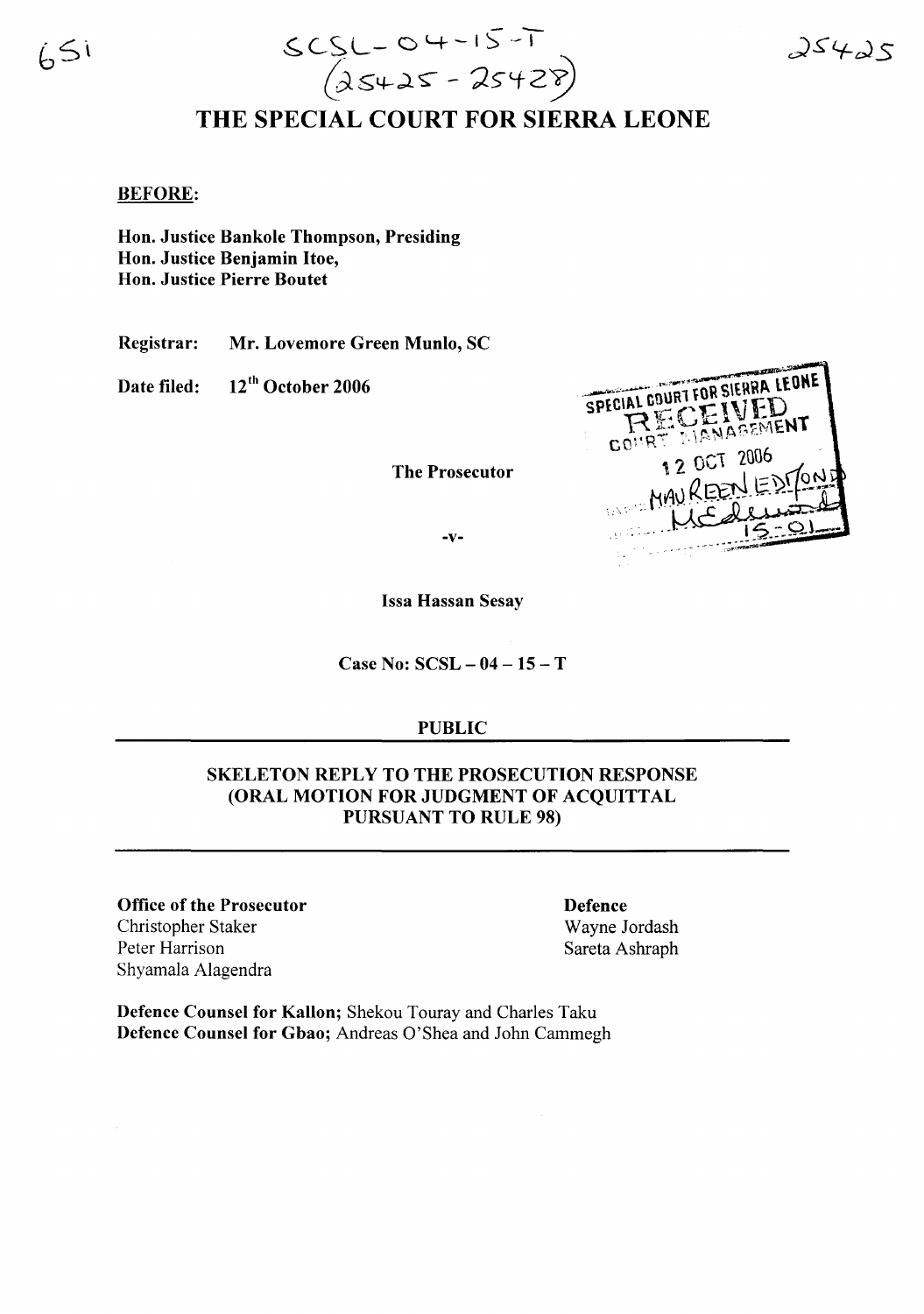# **Introduction**

- 1. On the  $25<sup>th</sup>$  September 2006, pursuant to Rule 98 and in compliance with the Trial Chamber's Order of the  $2<sup>nd</sup>$  August 2006 ("Order"),<sup>1</sup> the Defence filed a skeleton argument in support of an oral Motion for Judgement of Acquittal. $^2$
- 2. On the  $25<sup>th</sup>$  September 2006 the Accused Gbao filed a skeleton argument in support of an oral Motion for Judgement for Acquittal.<sup>3</sup> On the  $27<sup>th</sup>$  September 2006 the Accused Kal10n filed a revised Skeleton argument in support of an oral Motion for Judgement of Acquittal.<sup>4</sup>
- 3. On the  $6<sup>th</sup>$  October 2006 the Prosecution filed a consolidated skeleton response ("The Response")<sup>5</sup> to the Rule 98 Motions filed as aforementioned.
- 4. The fol1owing is a skeletal reply ("the Reply") to the Prosecution Response. It is conceded that the Order did not require a reply. However the reply is intended to expedite the oral procedure by narrowing the issues between the Prosecution and the Defence. It therefore serves the interests of judicial economy.

# **Reply**

## **Prosecution Response - Para. 24**

5. The Defence concede that Foindu may be an alternative spelling to Foendor or Foendu. It is conceded that the Prosecution have adduced sufficient evidence of killings at Foindu.

## **Prosecution Response - Para. 25**

6. The Defence concede that Chendekom and Rochendekom may be alternative spellings of Tendakum. It is conceded that the Prosecution have adduced sufficient evidence of killings and enslavement at Tendakum.

## **Prosecution Response - Para. 26**

7. The Defence concede that Tomendeh may be an alternative spel1ing to Tomandu. It is not conceded that the evidence given by TFI-016 is sufficient to sustain a conviction on Counts 6-9 in relation to Tomandu. It is conceded that the Prosecution have adduced sufficient evidence of enslavement at Tomandu.

 $1$  SCSL-04-15-T-621 (24880-24884).

 $2$  SCSL-04-15-T-645 (25202-25216).

 $3$  SCSL-04-15-T-644 (25189-25201).

 $4$  SCSL-04-15-T-648 (25380-25394).

<sup>5</sup> SCSL-04-15-*T-650 (25397-25424).*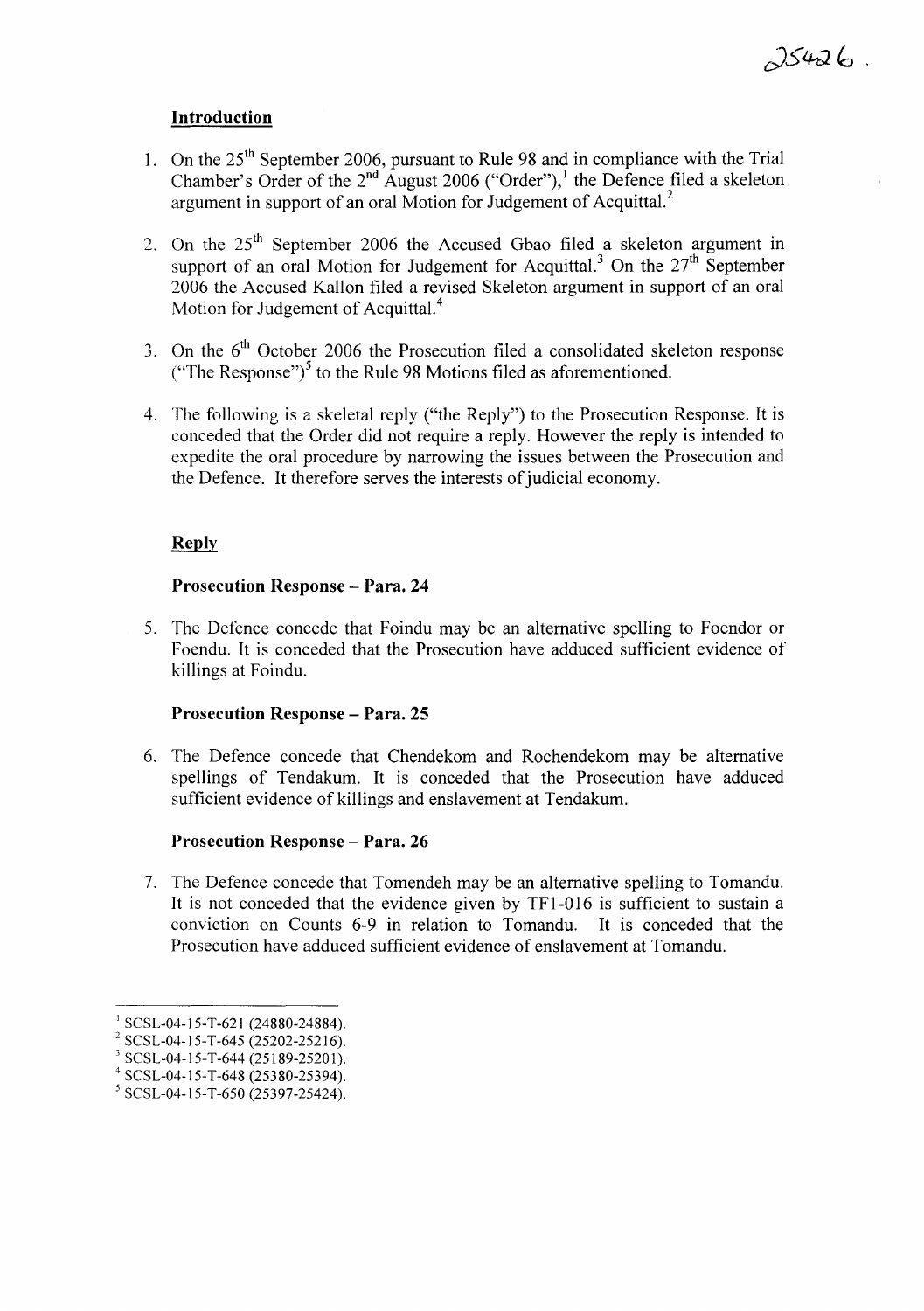## **Joint Criminal Enterprise**

8. The Defence for the first accused did not raise issues of law in relation to the alleged joint criminal enterprise(s). These issues were raised explicitly by Counsel for Kallon.<sup>6</sup> The Prosecution purported to respond to the submissions in their Response.<sup>7</sup> The Prosecution Response includes submissions which are potentially prejudicial to the case for the first accused. It is submitted that the Defence for the first accused ought be given an opportunity to Reply to the Prosecution Response.

# **Reply**

9. The Defence submits the following:

# **Prosecution Para. 10**

(i) The Prosecution's Response that the "Indictment pleads all three categories of JCE $^{\prime\prime}$ <sup>8</sup> is incorrect and irrelevant to the submissions made by all three accused. The merits of all the accused's submissions can be assessed without reference to the merits of this Prosecution contention. It is inappropriate to argue this highly contentious assertion during the Rule 98 oral hearings.

# **Prosecution Para. 18**

- (ii) The Prosecution's Response that (a) the JCE was "to take any actions necessary to gain political power and control over the territory of Sierra Leone" and included the use of forced labour, sexual violence, pillaging, the use of child soldiers and "other criminal acts in furtherance of the purpose of the JCE" and (b) "[F]orced mining and forced farming, forms of enslavement are examples of the second form of JCE" raises similar issues as those implicit in the Prosecution's Response in Paragraph 10 (see above). It is submitted that the Prosecution's assertions are wrong in law. The Prosecution's attempt to amend their pleading of the JCE through their Response to the Rule 98 submission is inappropriate and ought to be resisted.
- (iii) The Defence reiterates its view that it is highly undesirable for these issues to be canvassed in the Rule 98 hearings. The Prosecution have raised the subject, purportedly in response to one or more of the arguments advance by one of the Accused. The purported description of the Joint Criminal Enterprise(s) in the Response is incomplete and opaque and provides an insufficient basis for proper argument.

<sup>8</sup> Para. 10.

<sup>6</sup> Kallon revised Skeleton, Paras. 11-18.

<sup>7</sup> Response, Paras. 10-12 & 18-19.